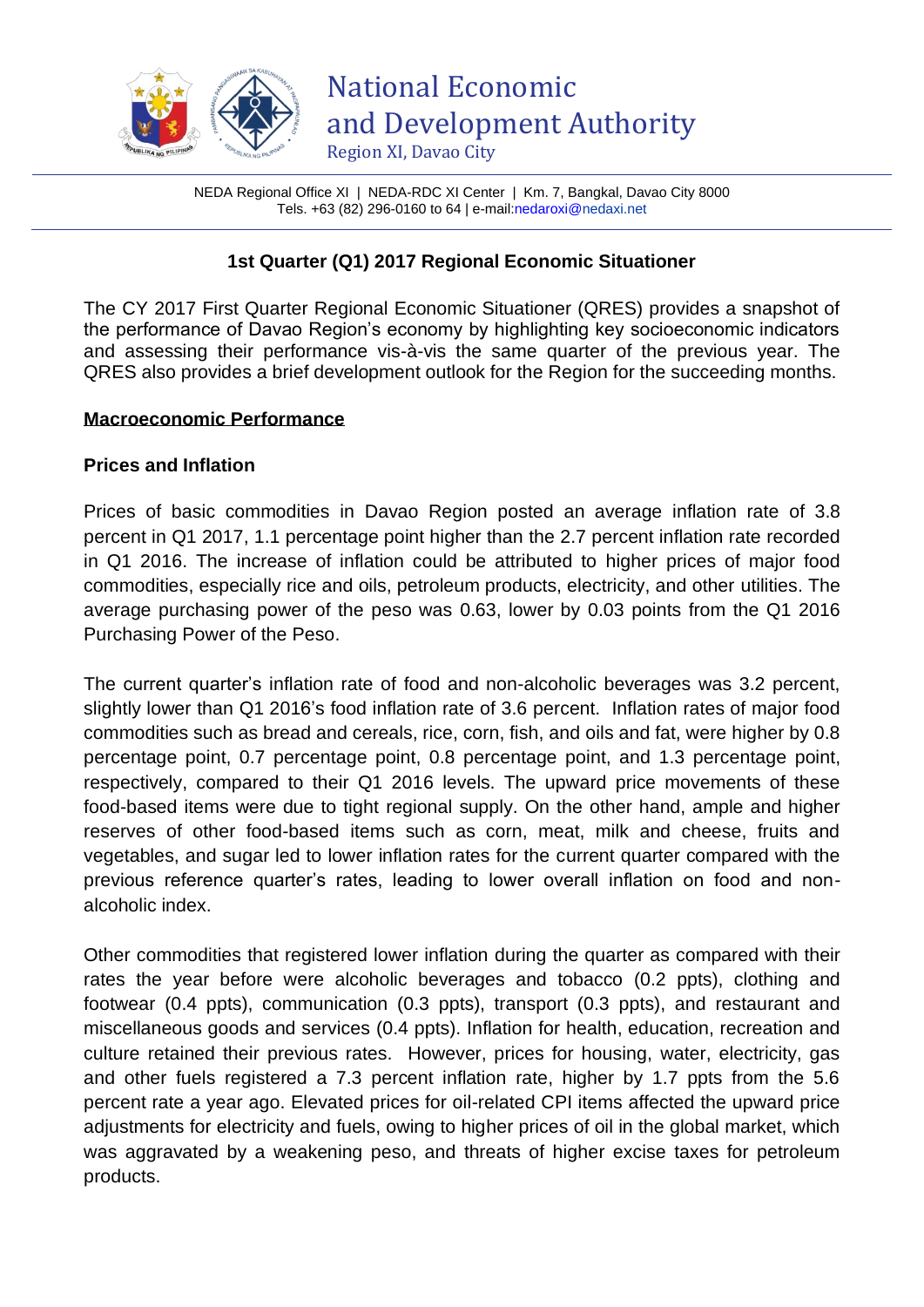Overall, the performance of the all-item regional inflation rate for the year fell within the range of 3 percent, plus or minus 1 percentage point, set for CY 2017 by the Development Budget Coordinating Committee (DBCC) of the NEDA Board.

## **Labor and Employment**

The Region's employment statistics for the quarter slightly declined based on the January 2017 round of the Labor Force Survey. The employment rate slowed to 94.1 percent, 0.8 percentage point lower than the year-ago employment rate. Consequently, unemployment rate rose to 5.9 percent, 0.8 percentage point higher than the rate in the same quarter in 2016. On the other hand, the Region's underemployment rate notably decreased to 14.6 percent, lower by 5.5 percentage points than Q1 2016's 20.1 percent. In real terms, there was a reduction of approximately 101 thousand underemployed persons, from 319 thousand in Q1 2016 to 218 thousand in Q1 2017. This suggests that there were fewer workers working under 40 hours per week in the Region and more employment opportunities with more working hours opened up. The higher number of workers was attributed to the construction and manufacturing sectors. The Region's total labor force was 2.106 million in Q1 2017, higher by 55 thousand persons from the Q1 2016 labor force.

# **Investments**

Investments in the Region recorded positive growth during the first quarter of the year. In the case of BOI project commitments, a substantial increase of Ph3.948 billion was listed for Q1 2017, higher by almost 3 billion or a 320-percent increase from the same quarter of the previous year, and was expected to generate 2,391 jobs. The dramatic increase is traced to substantial investments in manufacturing and real estate. For manufacturing, San Miguel Foods, Inc. invested PhP 1.3 billion for a chicken production and processing facility in Brgy. Darong, Sta. Cruz, Davao City, and was estimated to generate 514 jobs. Ahya Coco Organic Manufacturing Corp. invested PhP 391 million for export production of processed coconut products, with its project facility located in Baguio District, Davao City.

For real estate, four notable investments were recorded during the quarter with total infusions amounting to PhP 2.05 billion. The biggest investment was made by Communities Davao, Inc. with PhP1.047 billion earmarked for the development of an economic and lowcost housing project, particularly a Camella Davao project in Brgy. Communal, Buhangin District, Davao de Sur. Other real estate firms with investments during the quarter included Filinvest Land, Inc., with PhP412 million worth of investments, and Prestige Homes and Realty Development Corp. with investments amounting to PhP596 million.

A renewable energy investment was also recorded during the quarter. Solar Pacific Citysun Corporation invested PhP91 million on an 840KW solar power project in Tagum City.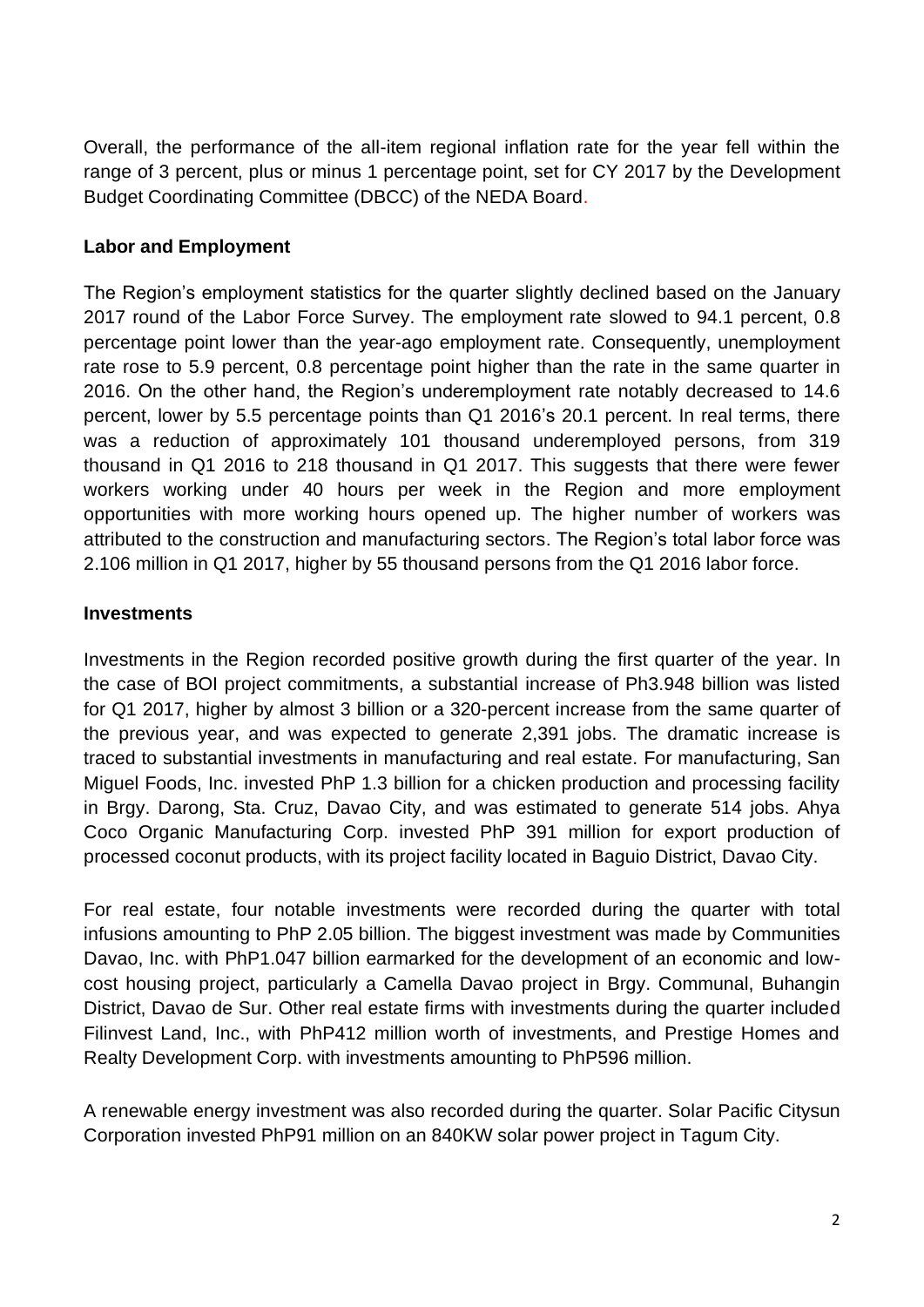The total value of private building construction grew by 3.4 percent, from PhP3.734 billion in Q1 2016 to PhP3.863 billion in Q1 2017. The biggest growth under this sector was in the non-residential construction segment, which significantly grew to PhP2.1 billion in Q1 2017, higher by PhP881 million or 68 percent than Q1 2016's PhP1.284 billion. This suggests that commercial development outpaced residential properties growth as the effect of business expansion in Davao Region, particularly in Davao City, was felt more strongly.

The sharp increase in investments in the first quarter of 2017 as compared with the same quarter in 2016, indicated strong investment promotion policy of the government to attract investors and businesses to Davao City and the region. Moreover, Davao City and the Region maintained its competitiveness as a major commercial and trade hub, offering a fertile job market.

## **Exports and Imports**

The Region's foreign trade expanded in terms of value of transactions during the quarter compared with the same quarter in 2016.

Davao Region's exports increased sharply by 67.6 percent, with export value climbing from US\$216.9 million in Q1 2016 to US\$363.5 million in Q1 2017. Banana remained the top export product of the region with \$104 million worth of mostly Cavendish bananas exported during the quarter. This figure was slightly lower than the 2016 first quarter banana export value of \$113 million. However, coconut crude oil, another top regional export, recorded the biggest jump in export value, with \$94.9 million worth of exports in Q1 2017 compared with only \$7.8 million in Q1 2016. This jump in exports represents over more than a ten-fold increase, further maintaining Davao Region's rank as the country's top coconut producer. While coconut production experienced delayed recovery from the dry spells in 2016, as well as cocolisap infestations in some coconut production areas in the Region, exports of coconut oil still surged due to high demand from Europe, especially the Netherlands and Italy, and the United States. Approximately 80 thousand kilos of coconut oil was exported during the quarter. Currently, the Philippines supplies about half of Europe's requirement for coconut oil, which is being used for food and cosmetic applications.

Another top export which saw considerable increase was natural rubber, with exports for the 1st quarter of 2017 reaching US\$20 million, which is a five-fold increase from US\$3.2 million worth of natural rubber exports in the same quarter of the previous year. The considerably higher exports of the commodity stemmed from strong demand from China and Japan, which is used in a variety of industrial applications, including tire manufacturing.

Besides banana and coconut oil, other top exports of the Region for the quarter included pineapples, gold in semi-manufactured form, other fruits, and activated carbon. The Region's top export markets were Japan, the USA, the Netherlands, China and South Korea.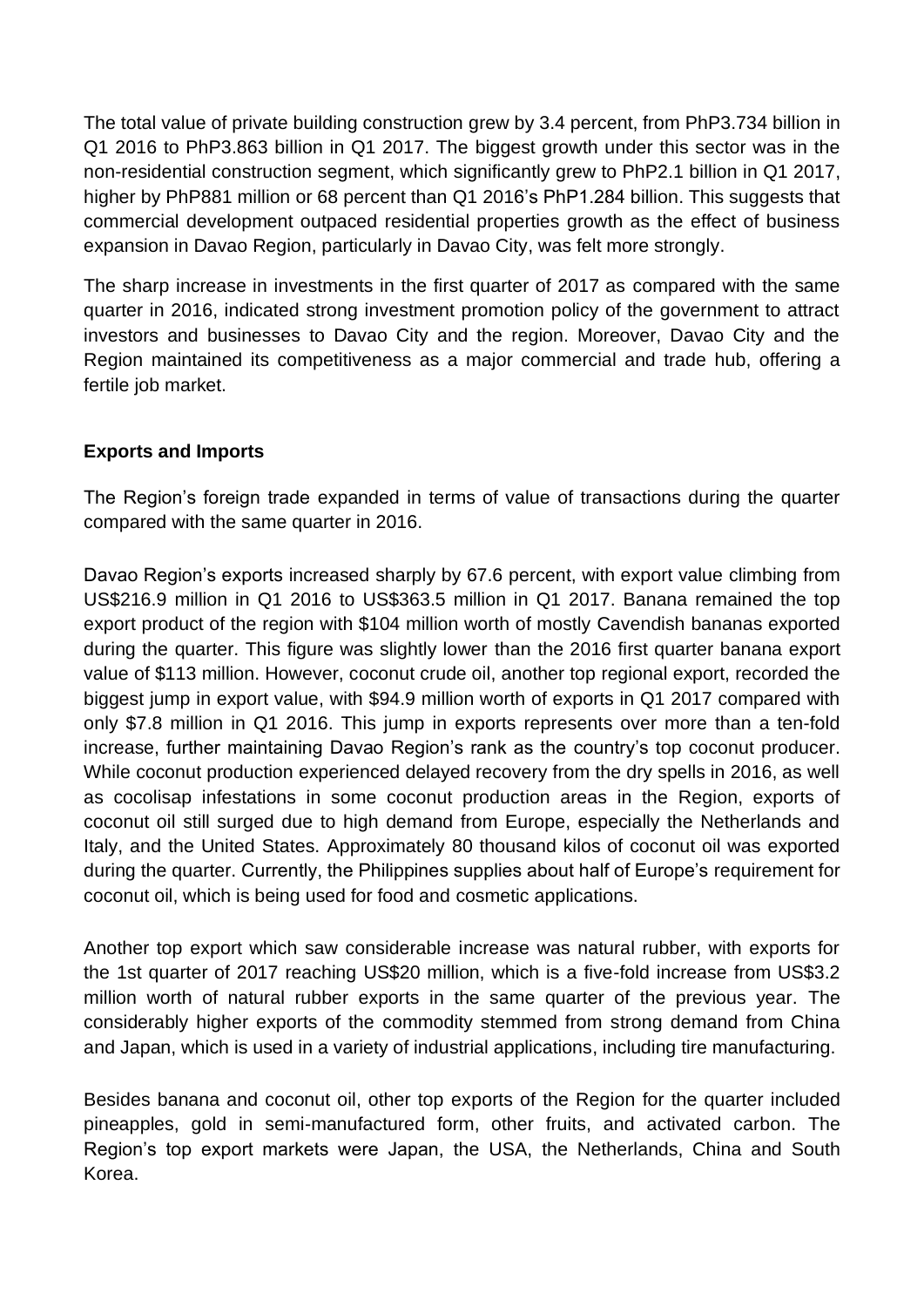For regional imports, the value increased by 33.8 percent, from US\$318.7 million in Q1 2016 to US\$426.7 million in Q1 2017. The increase was mainly attributed to higher import volumes for medium oils, including kerosene, aviation fuels and lubricating oils; and for light oils, mainly petroleum fuels. For medium oils, a record increase of \$66 million worth of imports was posted for the first quarter of 2017, higher by \$46.2 million from the \$19.8 million imported in Q1 2016. For light oils, imports more than doubled to \$34 million in Q1 2017 from \$16 million in Q1 2016. The higher imports for medium and light oils were likely due to increased vehicle purchases in the Region at the beginning of the year, as well as higher usage of oils for industrial, particularly manufacturing, construction, and energy generation, use.

The region's other top imports included unbleached kraft liner, semi-chemical fluting paper, other coal, semi-milled or wholly-milled rice, urea, tiles, and semi-finished products of iron.

The major sources of Davao Region's imports were China, Indonesia, South Korea, Vietnam, and the USA. The value of imports from China, the Region's biggest source of imports, amounted to US\$132 million in Q1 2017 from \$83 million in Q1 2016.

## **Davao Region's Economic Growth Drivers**

## **Tourism**

Tourist arrivals in Davao Region during the first quarter of 2017 totaled 651,925, a 2 percent decline from the 666,404 tourists recorded in the same quarter in 2016. The domestic travelers reached 611,292, fewer by 10,059 from the 621,351 travelers in Q1 2016. A decrease was likewise noted for foreign travelers, from 39,631 in Q1 2016 to 35,102 in Q1 2017. The bulk of arrivals, for foreign, domestic, and even overseas Filipinos, was recorded for Davao City, taking about 70.4 percent of all tourist arrivals, which was equivalent to 459,104 – an increase by 53 thousand from the 405,576 tourist arrivals in Q1 2016. This increase was likely due to the ASEAN-related activities, such as the ASEAN launching and visit of Japanese Prime Minister Shinzo Abe in Davao City in January 2017, among other tourism activities.

Among the region's provinces, Davao del Norte came in second with tourist arrivals of 104,695, followed by Davao oriental with 39,084, and Compostela Valley with 33,633. Davao del Sur received a lower number of tourist arrivals in Q1 2017 with 15,409, while no arrivals were recorded for Davao Occidental likely as a result of a lack of data being a newly-created province.

Value of tourist receipts for the quarter in reference was at PhP5.867 billion, which was slightly lower by 2 percent from the PhP5.997 billion recorded in Q1 2016.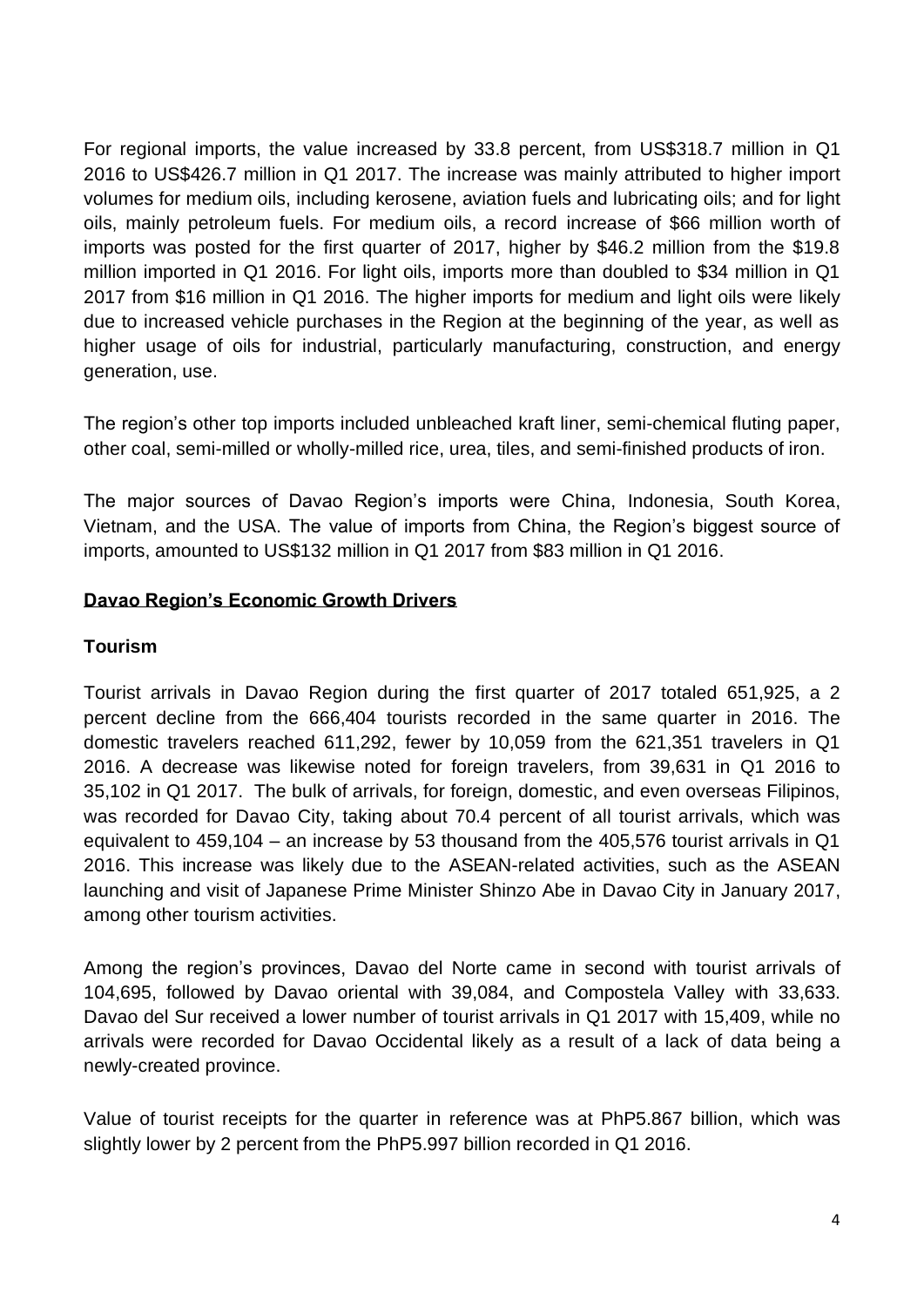## **Agriculture**

## *Crops and Fruits*

Palay production in Davao Region for the quarter remained at almost similar levels with 122,458 MT, marginally higher by 1,083 MT from the 121,375 recorded in Q1 2016. Davao del Sur remained the top palay producer in the Region with 51,750 MT, followed by Davao del Norte with 35,846 MT. Davao Oriental and Compostela Valley both produced palay at almost 16 thousand metric tons. As for area harvested, there were approximately 29,2273 hectares where palay was produced during the quarter, with little change from the 30 thousand hectares of area harvested in Q1 2016.

Production of corn grew to 53,305 MT, or 26.5 percent higher than the 42,125 MT of corn produced in Q1 2016. Davao del Sur produced the largest volume of corn in the Region at 25,197 MT, easily outproducing all other provinces which produced below 9,000 metric tons. The main reason for the increase in corn production was the larger area harvested for the crop, from 32,080 hectares in Q1 2016 to 37,417 hectares in Q1 2017.

For other major commercial and priority crops, slight production increases for the quarter were noted for abaca (0.46%), rubber (4.7%), cacao (6.4%), and palm fruit (13%). Coconut production declined slightly by 8.7 percent, while coffee decreased by 3.2 percent. Sugarcane production notably dropped by 53.7 percent, from 239,138 MT in Q1 2016 to 110,325 MT in Q1 2017. The fall in production coincided with the slump in global and domestic prices for sugar, as demand shifted to high fructose corn syrup (HFCS). Commercial use of HFCS is on the upsurge with cheap imports of the sweetener from China, leading to lower prices and production in natural sugar.

Overall production of fruits for the quarter was retained at Q1 2016 levels. The first quarter production level was at 786 thousand MT, or 8 thousand MT higher than in Q1 2016. Banana productions took up 98 percent of total fruit production in the region, and about 37 percent of the total banana production in the country in the first quarter of 2017.

### *Livestock, Poultry and Fisheries*

For swine and cattle, the volume of production reached 39,824 MT and 2,872 MT, respectively, in the first quarter of 2017. These volumes registered growths of 4.2 percent for swine and 1 percent for cattle compared with the volumes in Q1 2016. Consistent demand for these meats in all the Region's provinces during the quarter in review maintained the production levels from Q1 2016.

The same situation describes chicken production at 16,648 MT Q1 2017, posting a marginal difference from the 16,742MT in Q1 2016. Chicken eggs saw a slight production increase by just about 490MT, from 6,294MT in Q1 2016 to 6,784MT in Q1 2017. For fisheries, which includes commercial and municipal fishing, and aquaculture, increased production during the quarter was recorded. Total fisheries production in the region during the quarter rose to 17,940 MT, a 23 percent increase from the 14,569 MT fisheries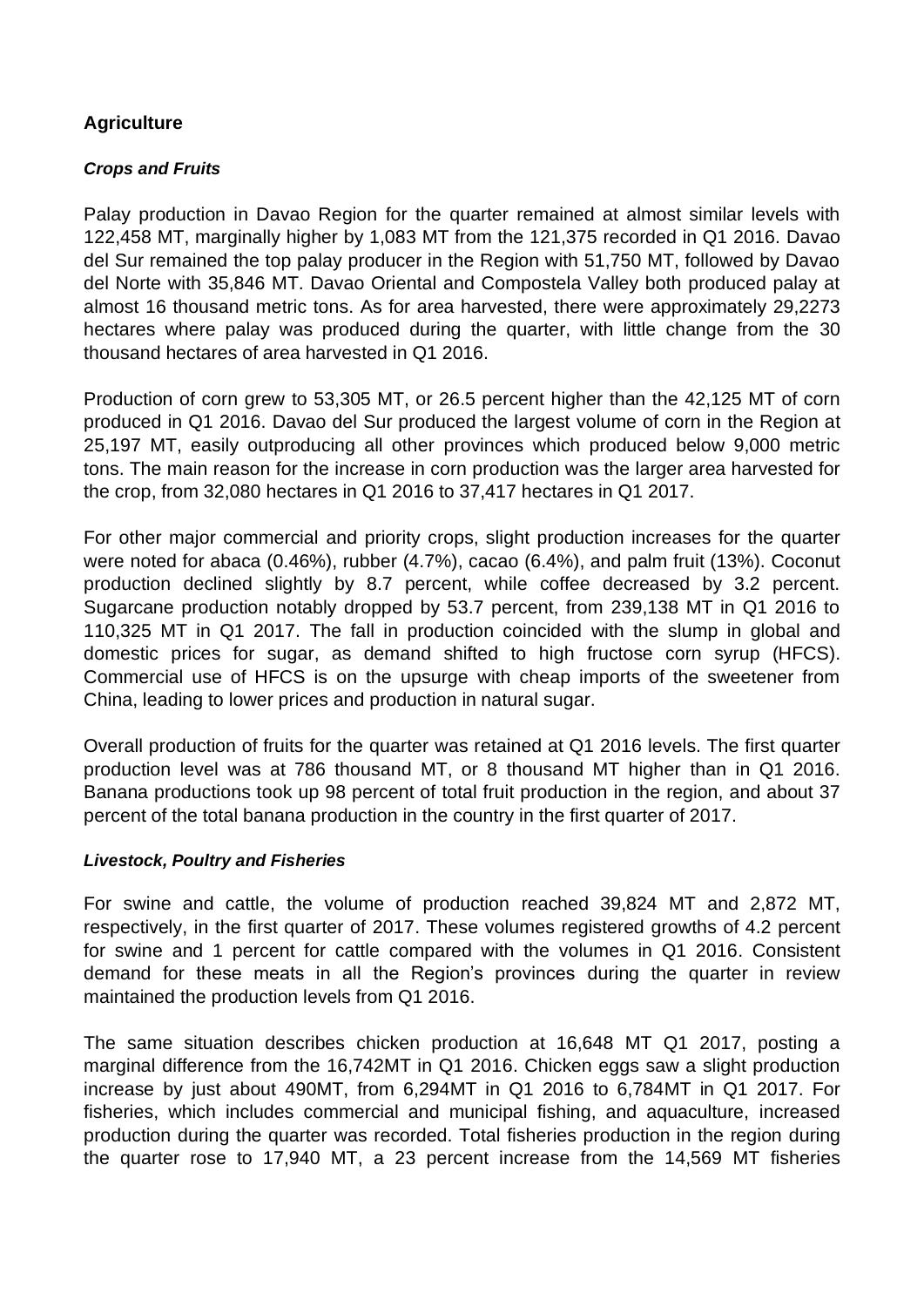production in Q1 2016. Municipal fisheries production recorded the highest increase from 3,658MT in Q1 2016 to 7,569MT in Q1 2017.

The boost in fisheries output was attributed to the overall good weather during the threemonth period leading to more frequent fishing trips and higher fish catches. Moreover, the boat distribution program of the Bureau of Fisheries and Aquatic Resources XI to coastal barangays in the Region aided the higher fishery production in the Region.

## **Other Sectors**

## **Infrastructure Development**

For the first quarter of 2017, a total of 63 projects worth PhP3.6 billion were completed by the DPWH XI. Of the 63 projects, 26 were directly managed by the DPWH Regional Office XI, 1 project by the Compostella Valley District Engineering Office (DEO), 9 projects by the Davao del Norte DEO, 6 projects by the Davao del Sur DEO, 7 projects by the Davao Occidental DEO, 4 projects by the 1st and 2nd DEO of Davao Oriental, and 10 projects by the 1st and 2nd DEO of Davao City. Majority of the infrastructure works were road upgrading and widening, while there were also constructions of bridges and drainage systems, among others.

For local infrastructure development, specifically for Davao City, a total of PhP85.7 million worth of local projects were completed in Q1 2017. There were 4 major local projects for the 1st congressional district, and 2 projects each for the 2nd and 3rd congressional districts of Davao City. Among the projects included the construction of a two-storey school building for the Davao City Special School, a two-storey multi-purpose building at the Davao City recreation center, and concreting and construction of various city and other local roads.

## **Security Management**

The Region's crime solution efficiency (CSE) rate for the quarter was at 70.51 percent, which exhibited a minor upward movement from Q1 2016's 69.41 percent. Improvements in CSE for the quarter were recorded for the provinces of Davao del Sur (52.2%), Davao del Norte (76%), Davao Oriental (65.5 %) and Davao Occidental (50%). Compostela Valley's CSE slightly decreased to 47.15 percent in Q1 2017 from 50 percent in Q1 2016. For Davao City, its CSE was virtually the same in Q1 2016 at 82 percent.

A notable decrease was recorded for crime volume from 9,902 crimes in Q1 2016 to 5,926 crimes in Q1 2017, or a 40 percent reduction in crimes, both for index and non-index crimes. For index crimes, a 25 percent decrease in crimes against persons was recorded for Q1 2017, while a 40 percent decline was recorded for crimes against property. For nonindex crimes, there was a reduction of 28 percent for reckless imprudence, 46 percent for violation of special laws, and 47 percent for violation of other laws.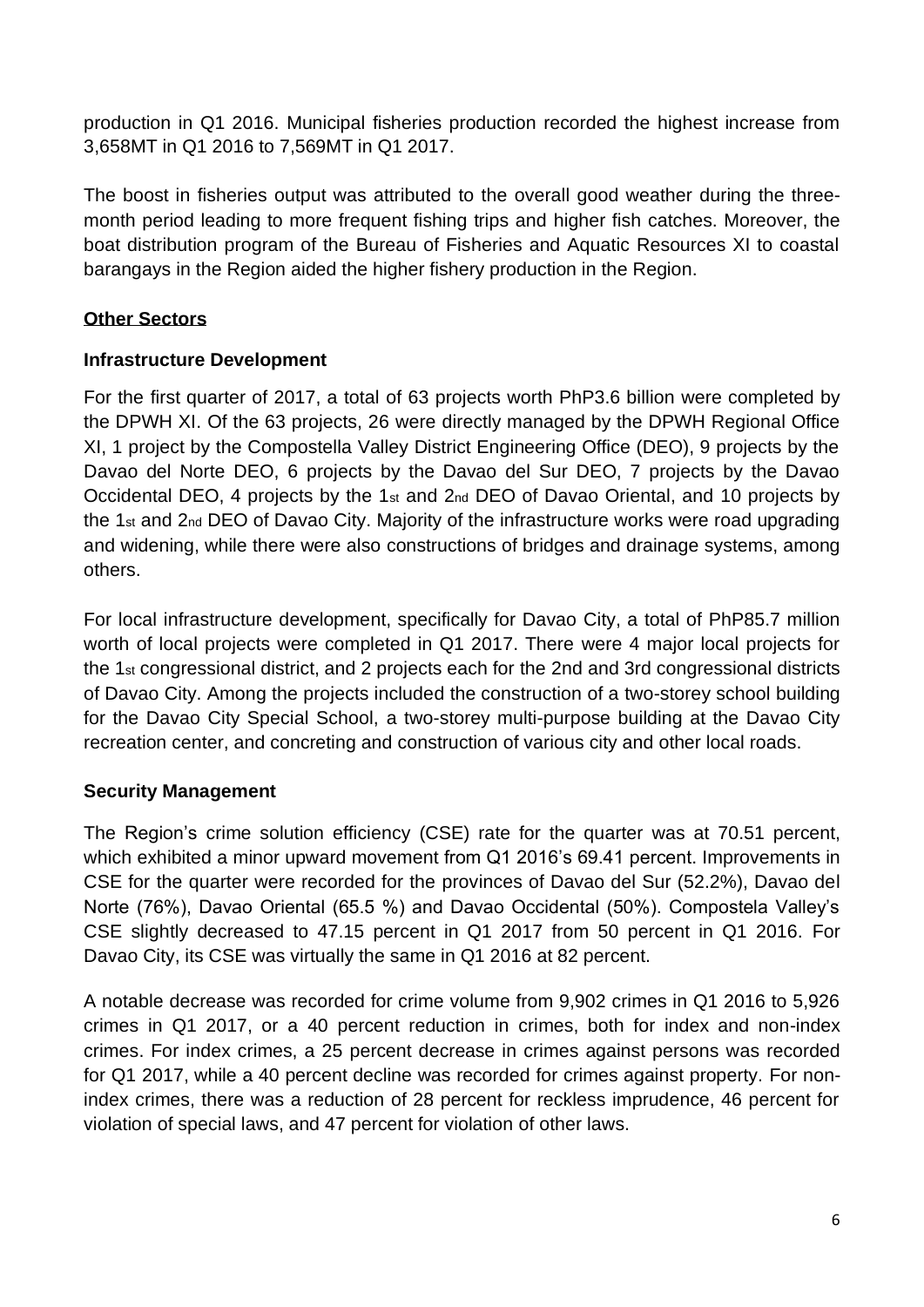The decrease in crimes were attributed to frequent dispatches of mobile patrols in crimeprone areas to deter perpetrators from committing crimes, increased police visibility in places where people converge, especially during peak hours, intensified campaign against illegal drugs, and effective police interventions and information dissemination of Police Community Relation personnel.

## **Development Prospects**

Several multinational and local business process management (BPM) companies are interested to expand their businesses not only in Davao City but also in major cities of the Region. For instance, Gazmen eBusiness Solutions launched a telemarketing contact office in Tagum City in March of this year.

Other foreign investors from Japan, China and the Netherlands are also interested to invest in the power generation, financial intermediary, and car parts manufacturing sectors. The upward trend of foreign investment is expected to continue with the election of former Davao City Mayor Rodrigo R. Duterte as President of the Philippines. His pronouncement about amending the 60-40 constitutional limitation on foreign ownership of businesses is expected to attract more foreign investments.

On agriculture, around 1,000 stakeholders from the multi-billion peso cacao industry is expected to converge in Davao City for the thee-day Asia-Pacific Cocoa Conference: Kakao Konek 3 on September 15-17, 2017. The cacao conference is aimed at boosting the local cacao industry in the global value chain. The event will be attended by buyers, traders, and farmers from the Asia-Pacific region, US, and Europian countries. Aside from cacao, the coffee industry is also given priority for further development. The coffee industry was added to the preferred industries of Davao Region. Particularly, the Regional Development Council XI recognizes the potential of the coffee industry for production growth not only for local consumption but also for export in international markets. At present, Davao Region only ranks second to Sultan Kudarat in coffee production in Mindanao.

On tourism, tourist arrivals in Davao Region is expected to grow with more people showing interest in the roots of President Duterte. To accommodate the demand, DOT XI has conceptualized packages that would cater to the growing number of visitors. The tour, dubbed as *Dutertour,* includes the president's life story, political highlights, policies, key projects, residence and even his favorite eatery in Davao City. There are also plans to tag this tour with other existing packages to key tourist attractions in the Region in order to spillover tourist growth to other cities and provinces and maximize the tourists' experience. In addition, the tourism sector also expects a growing number of spectators to the Region's major festivals. For instance, the Kadayawan Festival, which is celebrated in August, is expected to attract around 150,000 visitors this year.

Lastly, economic growth in the Region is expected to heighten due to the strong economic policies of the Duterte Administration. The 0-10 point economic agenda of President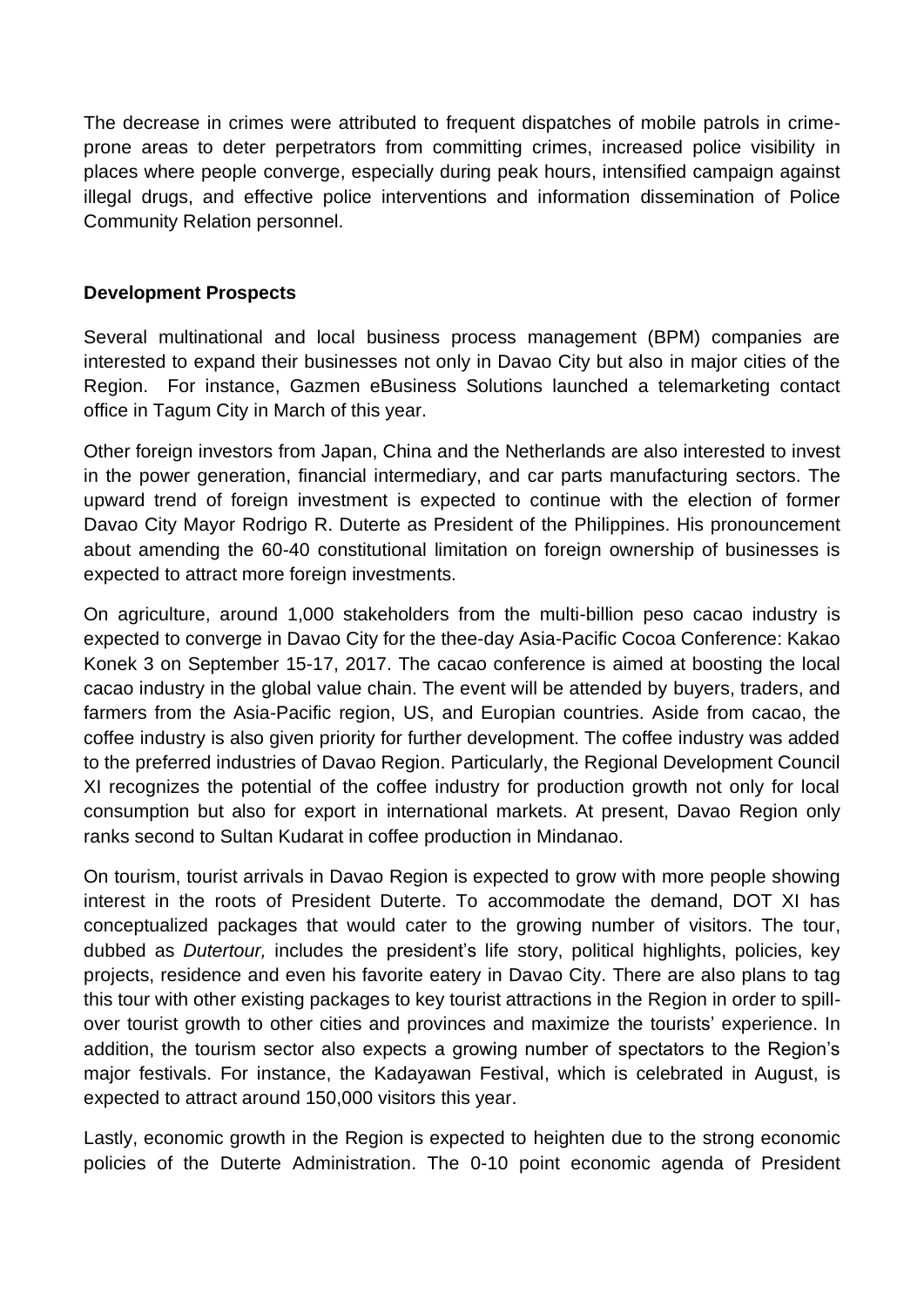Duterte, which puts emphasis on the acceleration of infrastructure, foreign investment, agricultural development, job generation, and tax reforms, is expected to stimulate further economic development.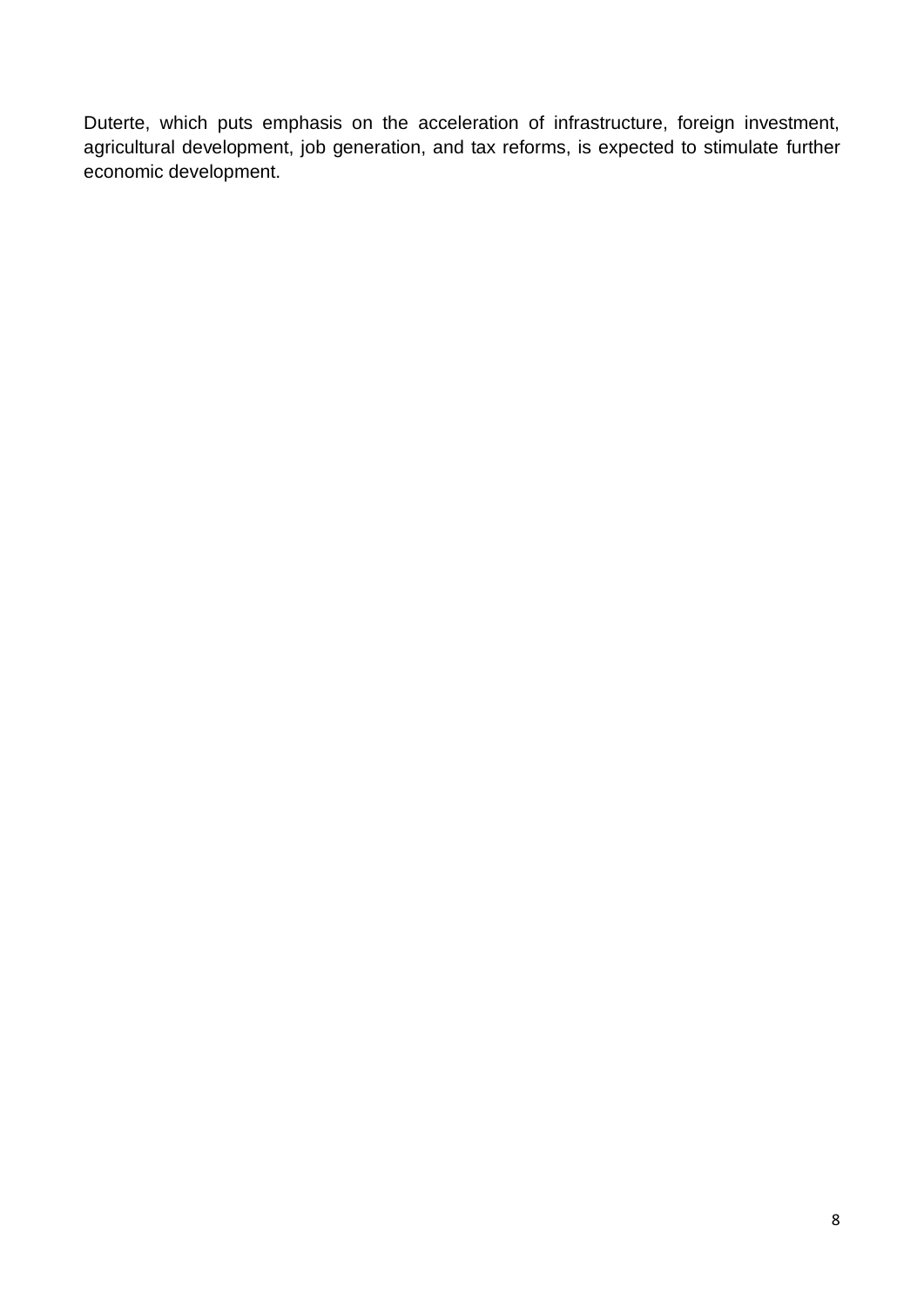#### **ANNEX 1**

#### **SOCIOECONOMIC INDICATORS 1st Quarter 2017 vis-à-vis 1st Quarter 2016**

| <b>INDICATOR</b>                                                                                   | 2017<br>Q1    | 2016<br>Q1    | Increase/<br>(Decrease),<br>(%)                |
|----------------------------------------------------------------------------------------------------|---------------|---------------|------------------------------------------------|
| A. INFLATION RATE (in percent)                                                                     | 3.8           | 2.7           | 1.1 ppts                                       |
| <b>B. EMPLOYMENT (January 2017 labor force</b><br>survey)                                          |               |               | in percentage<br>points, except<br>labor force |
| 1. Employment Rate (%)                                                                             | 94.1%         | 94.9%         | $(0.8)$ ppts                                   |
| 2. Unemployment Rate (%)                                                                           | 5.9%          | 5.1%          | 0.8 ppts                                       |
| 3. Underemployment Rate (%)                                                                        | 14.6%         | 20.10%        | $(5.5)$ ppts                                   |
| 4. Labor force                                                                                     | 2,106,000     | 2,051,000     | 2.68%                                          |
| C. NEW INVESTMENTS (in Php)                                                                        |               |               |                                                |
| 1. BOI-Registered Project Cost<br>b/                                                               | 3,948,000,000 | 938,593,000   | 320%                                           |
| 2. Value of Private Bldg. Construction<br>a                                                        |               |               |                                                |
| 2.1 Residential                                                                                    | 1,538,131,000 | 2,294,719,000 | (32.9%)                                        |
| 2.2 Non-Residential (commercial and<br>industrial)                                                 | 2,165,867,000 | 1,284,030,000 | 68%                                            |
| 2.4 Total Value of Private Building<br>Construction                                                | 3,863,873,000 | 3,734,614,000 | 3.46%                                          |
| <b>D. FOREIGN TRADE</b>                                                                            |               |               |                                                |
| 1. Exports (in US\$)                                                                               | 363,566,091   | 216,917,755   | 67.6%                                          |
| 1.1 Top Exports (in US\$)                                                                          |               |               |                                                |
| 1.1.1 Banana, including plantains, fresh or<br>dried                                               | 104,079,207   | 113,907,408   | (8.6%)                                         |
| 1.1.2 Coconut (copra); crude oil                                                                   | 94,809,659    | 7,833,770     | 1,110%                                         |
| 1.1.3 Pineapples, fresh or dried                                                                   | 28,989,808    | 31,245,846    | (7.2)                                          |
| 1.1.4 Gold (including gold plated with<br>platinum) in other semi-manufactured<br>forms            | 22,619,384    | 16,760,884    | 34.9%                                          |
| 1.1.5 Natural rubber                                                                               | 20,181,156    | 3,262,851     | 518%                                           |
| 2. Imports (in US\$)                                                                               | 426,780,009   | 318,759,222   | 33.8%                                          |
| 2.1 Top Imports (in US\$)                                                                          |               |               |                                                |
| Medium<br>2.1.1<br>Oils<br>kerosene,<br>(lamp<br>aviation turbine fuel, lubricating oils,<br>etc.) | 66,011,460    | 19,869,142    | 232%                                           |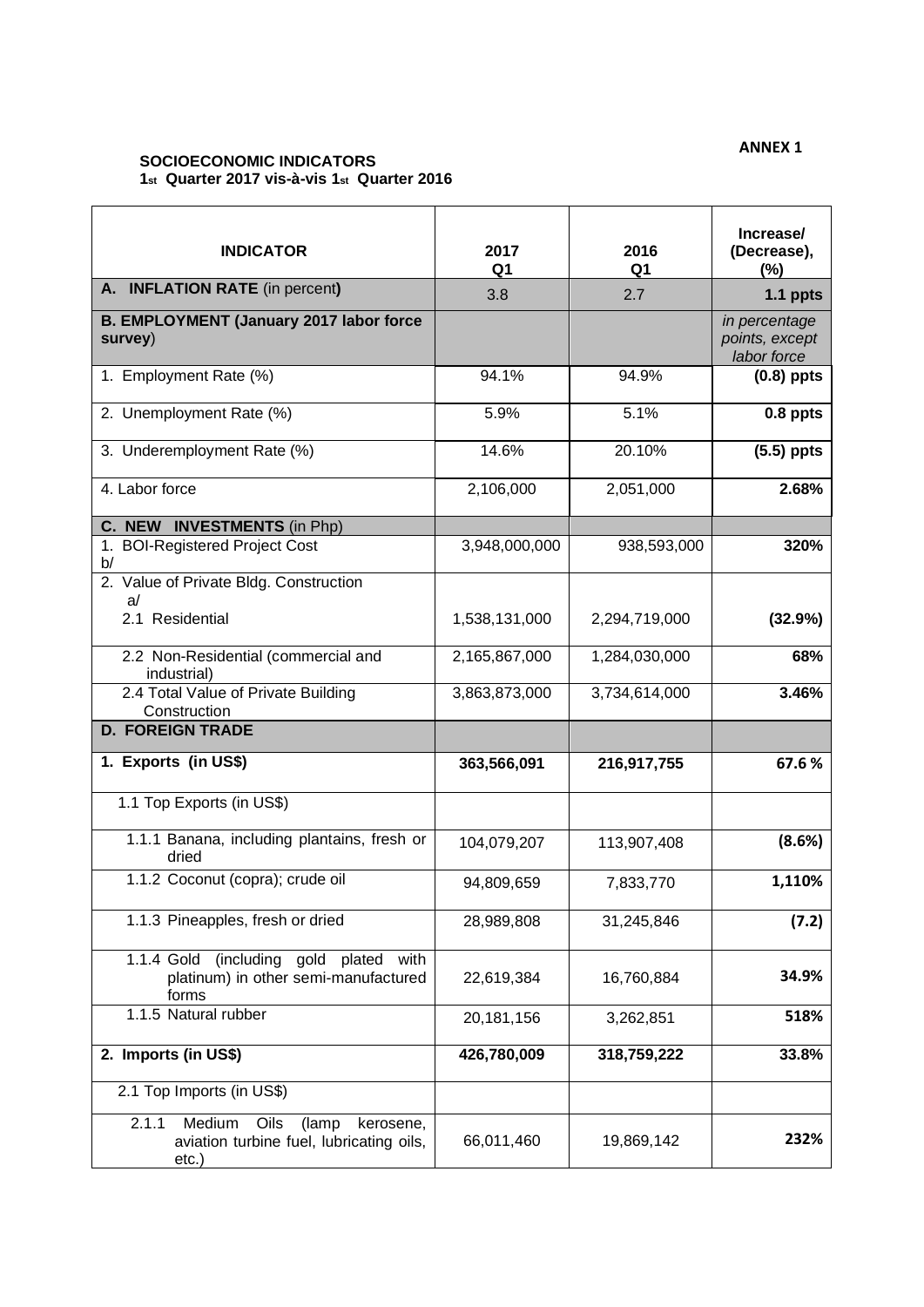| <b>INDICATOR</b>                                                                          | 2017<br>Q1    | 2016<br>Q <sub>1</sub> | Increase/<br>(Decrease),<br>$(\%)$ |
|-------------------------------------------------------------------------------------------|---------------|------------------------|------------------------------------|
| 2.1.2 Light oils and preparations (motor<br>spirit, premium leaded, unleaded,<br>regular) | 34,167,650    | 16,186,968             | 111%                               |
| 2.1.3 Unbleached kraftliner                                                               | 15,847,148    | 11,264,611             | 40%                                |
| 2.1.4 Semi-chemical fluting paper                                                         | 15,299,923    | 14,715,967             | 3.9%                               |
| 2.1.5 Other coal; other than anthracite<br>and bituminous coal                            | 13,285,548    | 15,024,297             | (11.5)                             |
| <b>E. TOURISM</b>                                                                         |               |                        |                                    |
| 1. Domestic Travelers                                                                     | 611,292       | 621,351                | 1.61%                              |
| 2. Foreign Travelers                                                                      | 35,102        | 39,634                 | (11.43%)                           |
| 3. Overseas Filipinos                                                                     | 5,531         | 5,419                  | 2.06%                              |
| 4. Total Volume of Tourist Arrivals                                                       | 651,925       | 666,404                | (2.17%)                            |
| 5. Total Receipts (in Php)                                                                | 5,867,325,000 | 5,997,636,000          | 2.17%                              |
| F. PRODUCTION (in MT)                                                                     |               |                        |                                    |
| Palay<br>1.                                                                               | 122,458       | 121,375                | (7.92%)                            |
| 2. Corn                                                                                   | 53,305        | 42,125                 | (6.08%)                            |
| 3.<br>Banana                                                                              | 775,210.14    | 767,963.10             | 0.94                               |
| Mango<br>4.                                                                               | 2,612.23      | 2,688.23               | (2.83%)                            |
| 5.<br>Pineapple                                                                           | 6,575.24      | 6,483.50               | 1.41%                              |
| Durian<br>6.                                                                              | 4,996.50      | 4,307.76               | 15.9%                              |
| 7. Coconut                                                                                | 450,104.54    | 489,589.22             | (8.06%)                            |
| Abaca<br>8.                                                                               | 1,739.47      | 1,747.55               | 0.46%                              |
| Coffee<br>9.                                                                              | 2,672.53      | 2,587.14               | (3.20%)                            |
| 10. Rubber                                                                                | 1,805.22      | 1,724.24               | 4.70                               |
| 11. Sugarcane                                                                             | 110,325.55    | 239,138.52             | (53.87%)                           |
| 12. Cacao                                                                                 | 1,106.02      | 1,039.41               | 6.41%                              |
| 13. Pork                                                                                  | 39,824        | 38,215                 | 4.2%                               |
| 14. Beef                                                                                  | 2,872         | 2,841                  | 1.09%                              |